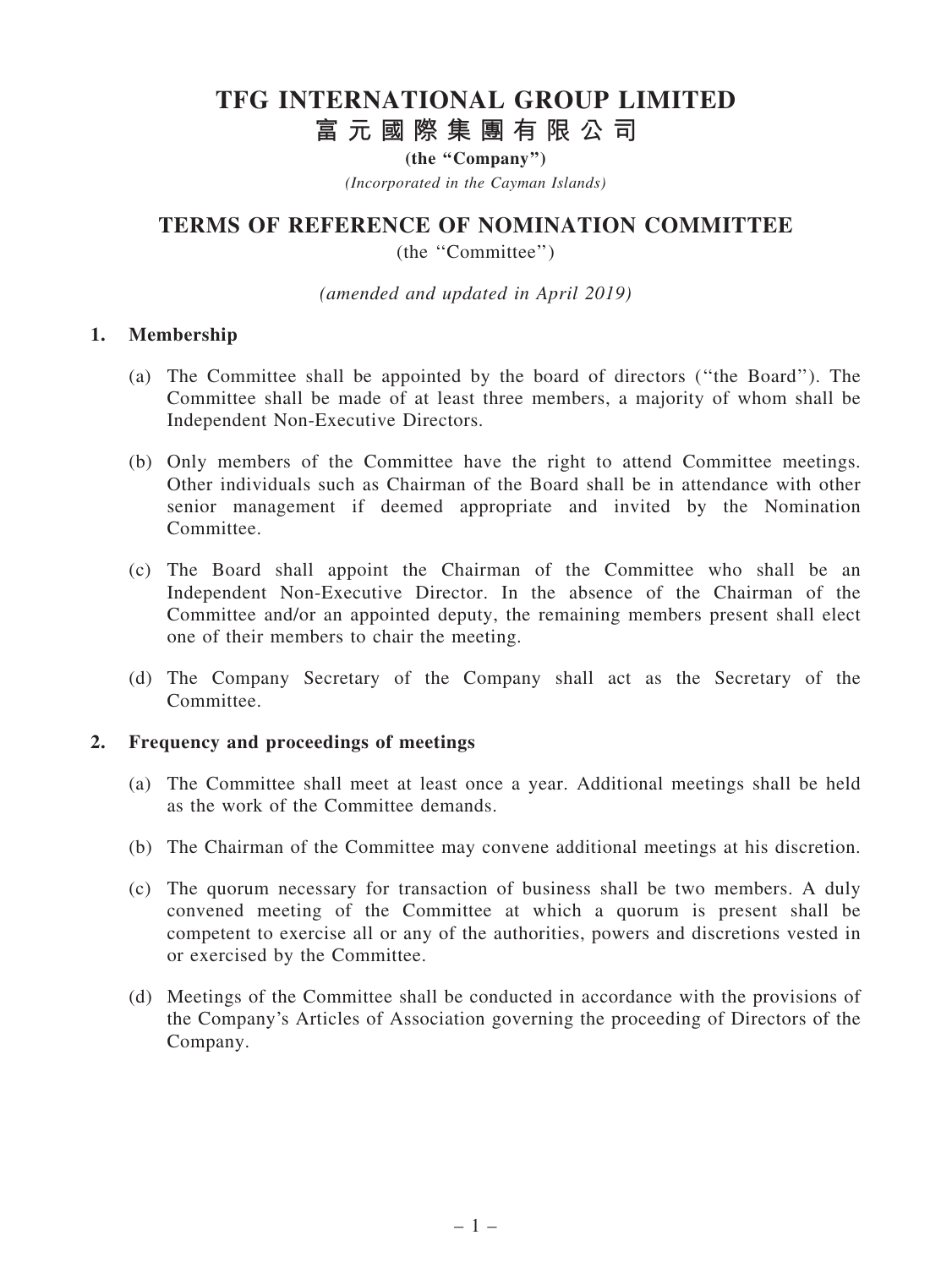# 3. Committee's Resolutions

A resolution in writing signed by all the members of the Committee shall be as valid and effectual as if it had been passed at a meeting of the Committee duly convened and held and may consist of several documents in like form each signed by one or more of the members of the Committee.

#### 4. Responsibilities

The Committee shall

- (a) review the structure, size and composition (including without limitation, gender, age, cultural and educational background, ethnicity, professional experience, skills, knowledge, experience and length of service) of the Board at least annually and make recommendations on any proposed changes to the Board to complement the Company's corporate strategy;
- (b) identify individuals suitably qualified to become board members and select or make recommendations to the board on the selection of individuals nominated for directorships;
- (c) consider potential candidates on merit against criteria such as academic qualification, working experience, skills and knowledge with due regard for the Board succession and Board diversity perspective;
- (d) assess the independence of Independent Non-Executive Directors and review the Independent Non-Executive Directors' annual confirmations on their independence; and make disclosure of its review results in the Corporate Governance Report;
- (e) make recommendations to the Board on the appointment or re-appointment of directors and succession planning for directors, in particular the Chairman and the Chief Executive Officer, after taking into account the Company's corporate strategy and the mix of skills, knowledge, experience and diversity needed in the future, together with the Board, as appropriate;
- (f) do any such things to enable the Committee to discharge its powers and functions conferred on it by the Board;
- (g) conform to any requirement, direction, and regulation that may from time to time be prescribed by the Board or contained in the Company's constitution or imposed by legislation; and
- (h) review the Board's diversity policy and director nomination policy, as appropriate; and any measurable objectives set by the Board for implementing such Board Diversity Policy as adopted by the Board from time to time and to review and the progress of achieving the objectives; and to provide information of the review results to the Secretary of the Committee to make disclosure of its review results in the Corporate Governance Report annually.